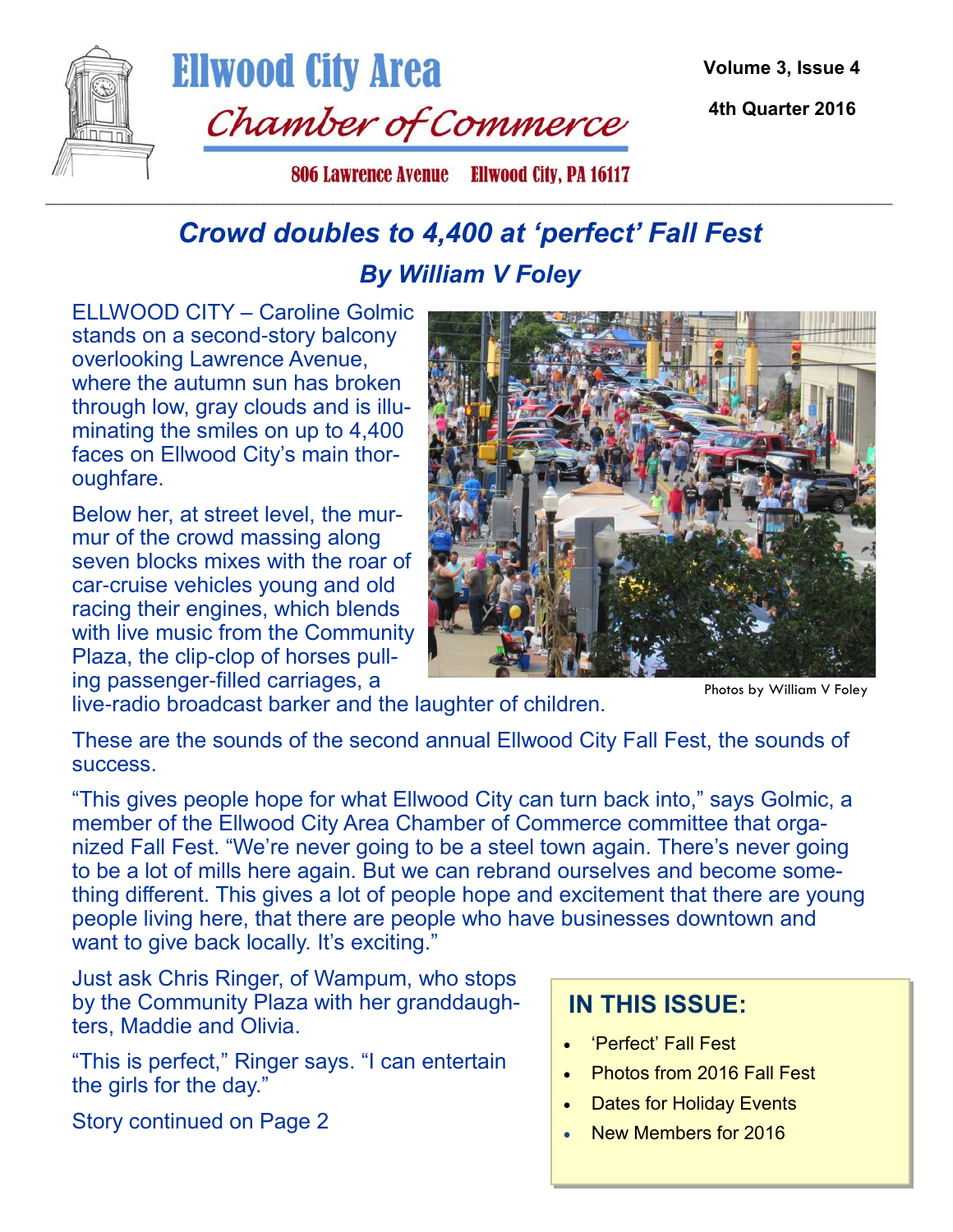Story continued from Page 1

Attendance doubled from the previous Fall Fest – and from the previous car cruise, which in 2016 attracted 450 vehicles.

"I think this is a record number of cars for this event so far," says Bruce McClean, of Fombell, as he shows his 1973 red Chevy Vega. "They love what they see, hot rods and vintage cars. There is something here for everybody to like."

It's not often Joanne Stevens, of Ellwood City, has seen crowds like this in the borough.

"Like all towns in America, people are not doing things as a community," Stevens says while other pedestrians, with kettle-popped popcorn, barbecue or Amish baked goods in hand, crisscross Lawrence Avenue toward any of 40 vendors. "It is nice to see everybody coming out and doing things in our community, not taking it to Pittsburgh or Cranberry. Just being here with our hometown people."

Joining Golmic on the Fall Festival committee were David DeCaria, Tracey Hughes, Sam Ferrante, Dave Hunter and Raymond Santillo, who says he's overwhelmed with the generosity of the Ellwood City area.

"Not only with money, but with time and volunteer work," Santillo says. "I would put the generosity of our volunteers up against any other area in Beaver, Butler or Lawrence counties. It brings me to my knees."

Adds Golmic: "It's emotional, almost, to see so many people out. I've heard it so many times today, that this is awesome. To see seven blocks of the downtown filled. People want to have a place to come to have fun and be together with their families and build memories. And that is what this is going to be for people down the road."



Photos by William V Foley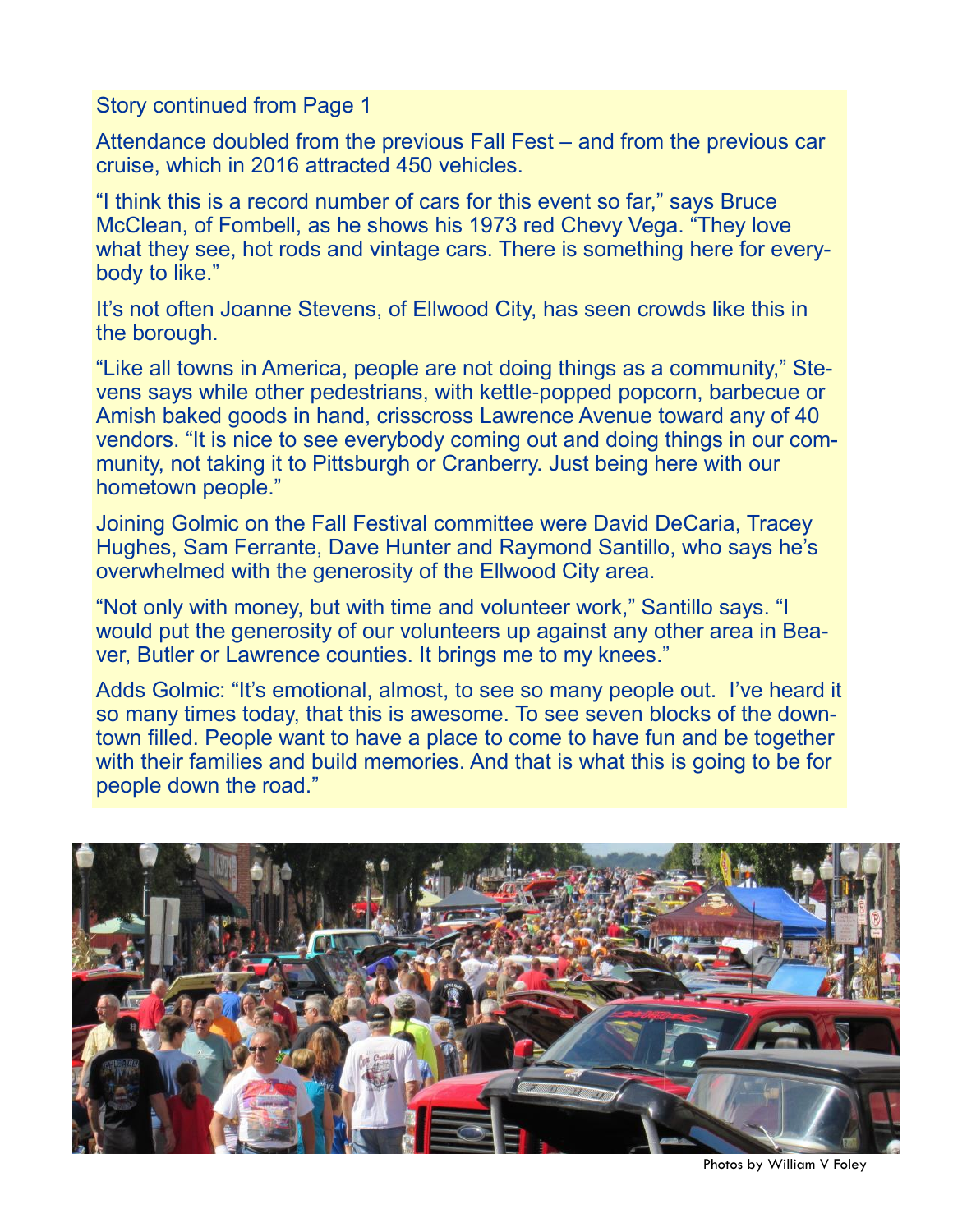

Photos by William V Foley

## **HOLIDAY EVENTS**

December - Christmas in the Park

Dec 2-3 - Let there by Light

Dec 3 - Christmas Parade

Dec 5 - Annual Meeting & Christmas Dinner

Call 724-758-5501 for more details!